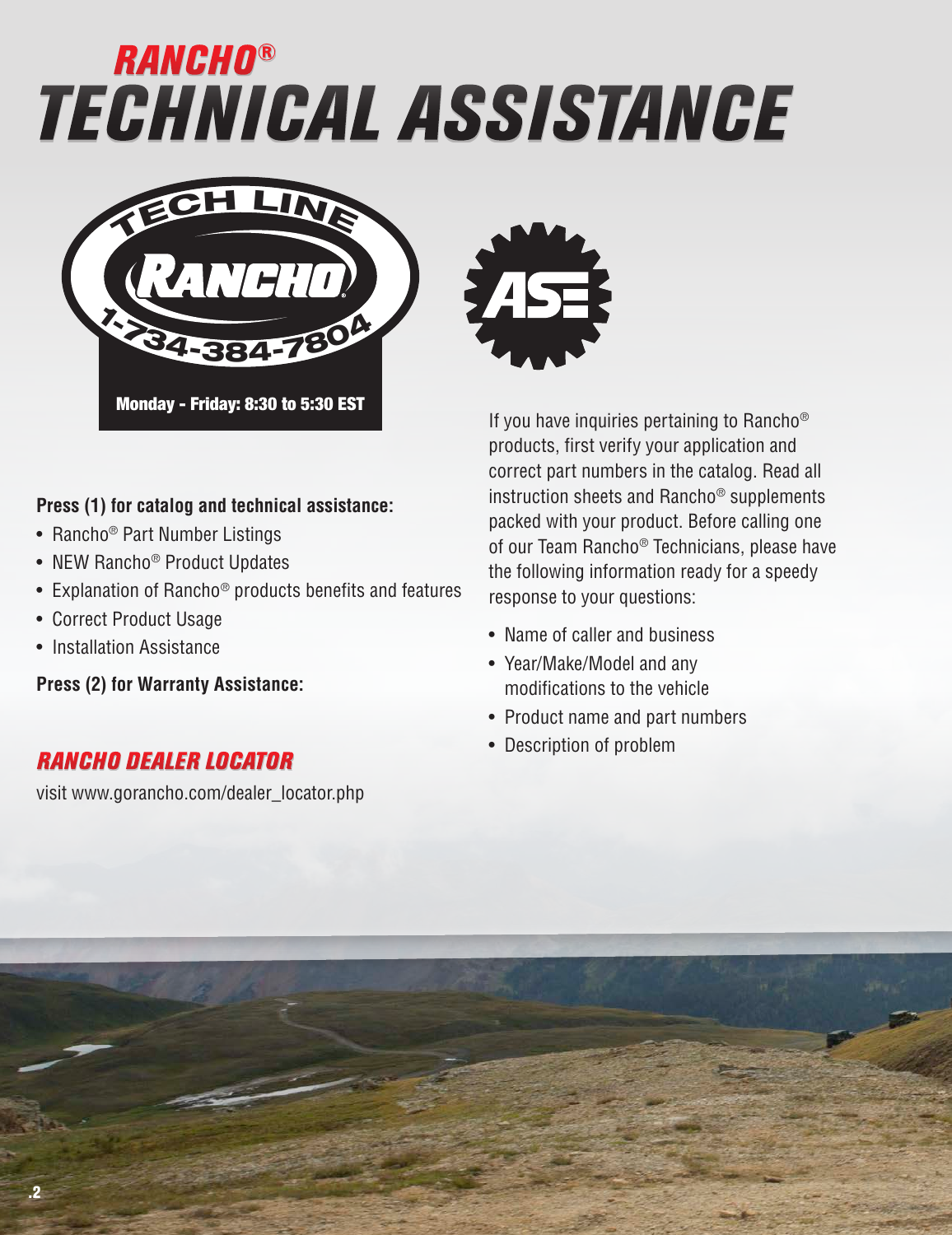### *RANCHO ® NORTH AMERICAN WARRANTY/RIDE GUARANTEE*

Tenneco warrants qualifying Rancho® products against defects in materials or workmanship (except finish) when used under normal operating conditions for as long as the products are installed on, and the original purchaser owns, the original vehicle on which they were installed.